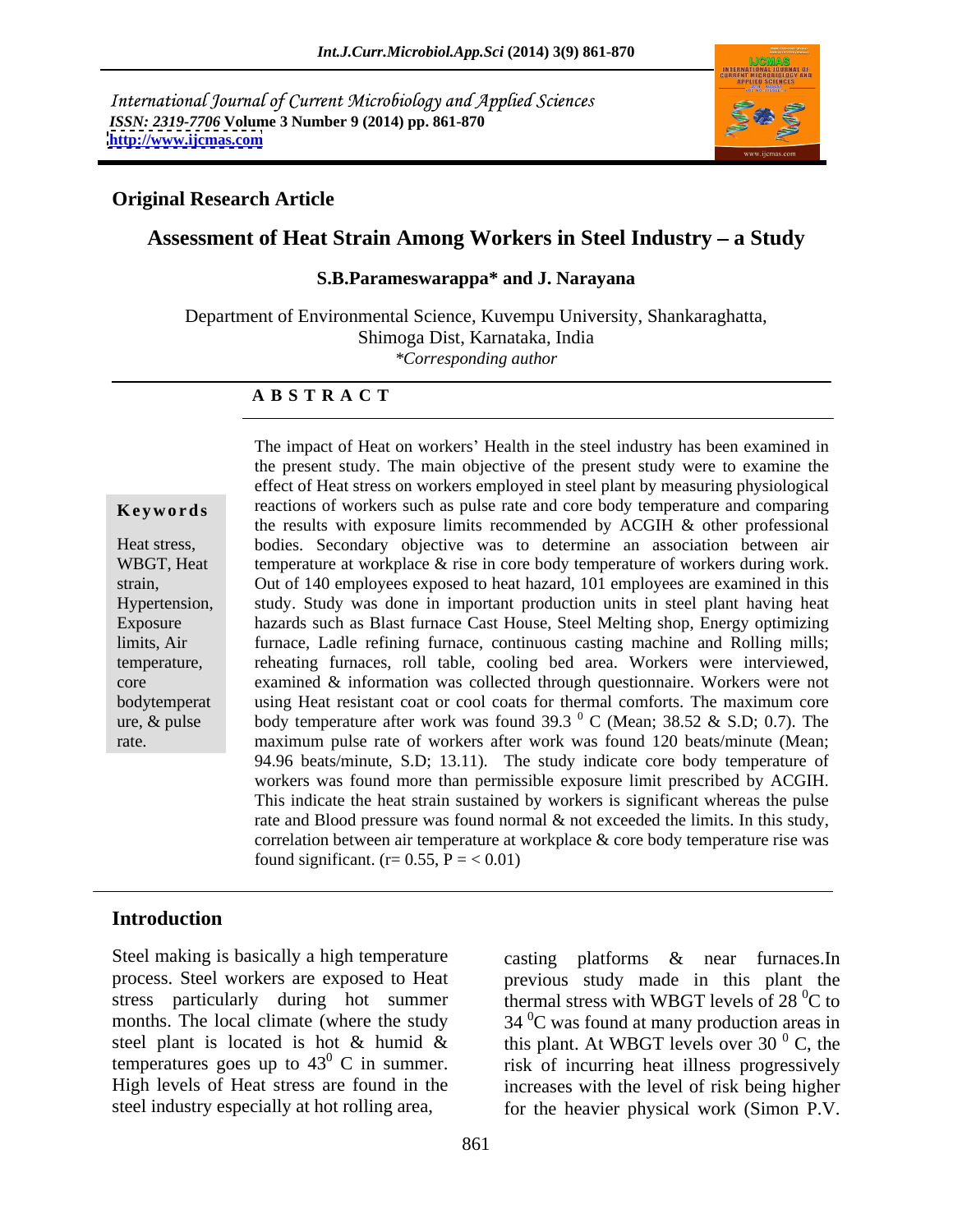1992). Excessive heat strain in the workplace can lead to heat related illness from headache, nausea, vomiting to severe form of heat stroke, which if untreated can individual. leads to death.

The environmental heat stress (air and measure heat stress and the measure heat stress on the temperature, Humidity, Radiant heat) combined with physical work causes heat  $\frac{1}{2}$  effective measure of a Heat strain  $\&$ strain among steel workers. Heat strain is defined as "the physiological impact of heat stress on the body, as expressed in terms of changes in core body temperature and compensating changes in the activity of physiological systems(heart rate, sweat rate, skin blood flow)" (Taylor 2005). Figure:  $1$ shows the interaction between heat stress  $\&$ heat strain. It is evident that environmental heat stress increases the sweat rate, core body temperature & pulse rate among the employees exposed to heat hazard. The magnetic matches observed.

Because the humans are so highly variable, the only way to determine the true thermal are warm blooded and whose strain is to measure the individual response<br>biochemistry functions at an to the heat hazard. In hot environment deep optimum temperature level (near 37 body temperature is measured & monitored  ${}^{0}$  C). Any deviation of a few degree as the best single gauge of heat strain. Konz from this temperature can have recommends multiple measures such as heart rate, sweat rate in addition to deep

In this study an attempt has been made to study the physiological changes(pulse rate, core body temperature & Blood pressure among employees exposed to heat hazard to assess heat strain sustained by workers. Further ambient temperature was also measured to know the extent of heat hazard at workplace. **Materials and Methods**

**a. Air temperature**: The temperature of the air surrounding the human body which is representative of that aspect of the surrounding which body  $\&$  the air. Air temperature is  $\qquad \qquad$ <sup>5545011</sup>.

important in any assessment of thermal stress as it effects the convection heat transfer from the individual.

**Pulse rate:**Pulse Rate typically measured in beats/minute provides a guide to measure heat stress on the body. Pulse rate can be used as an effective measure of a Heat strain & this is due to the way in which the body responds to increased heat loads. Blood circulation is adjusted to move blood around the body to dissipate heat, this in turn results in an increased pulse rate.

In humans the heart rate is highly variable but in most average adults a rate of  $60 - 80$  beats per minute is common. Under thermal stress higher than normal pulse rates are observed.

body temperature. The environment, the body's heat gain **c.** Core **body temperature**: Humans are warm blooded and whose biochemistry functions at an optimum temperature level (near 37  $^{0}$  C). Any deviation of a few degree from this temperature can have serious consequence. When the body is unable to cope with the hot exceeds body's capability to lose heat. As a result the inner body temperature rises increasing the risk of heat related illness. Thus core body temperature is very good indicator of heat strain on the body

**Study place**: An integrated steel plant located near koppal

**Study Design**: Cross sectional study.

determine heat flow between human **Survey Ferrou.** May to Jury  $-2014$  (summer **Study Period:** May to July – 2014 (summer season).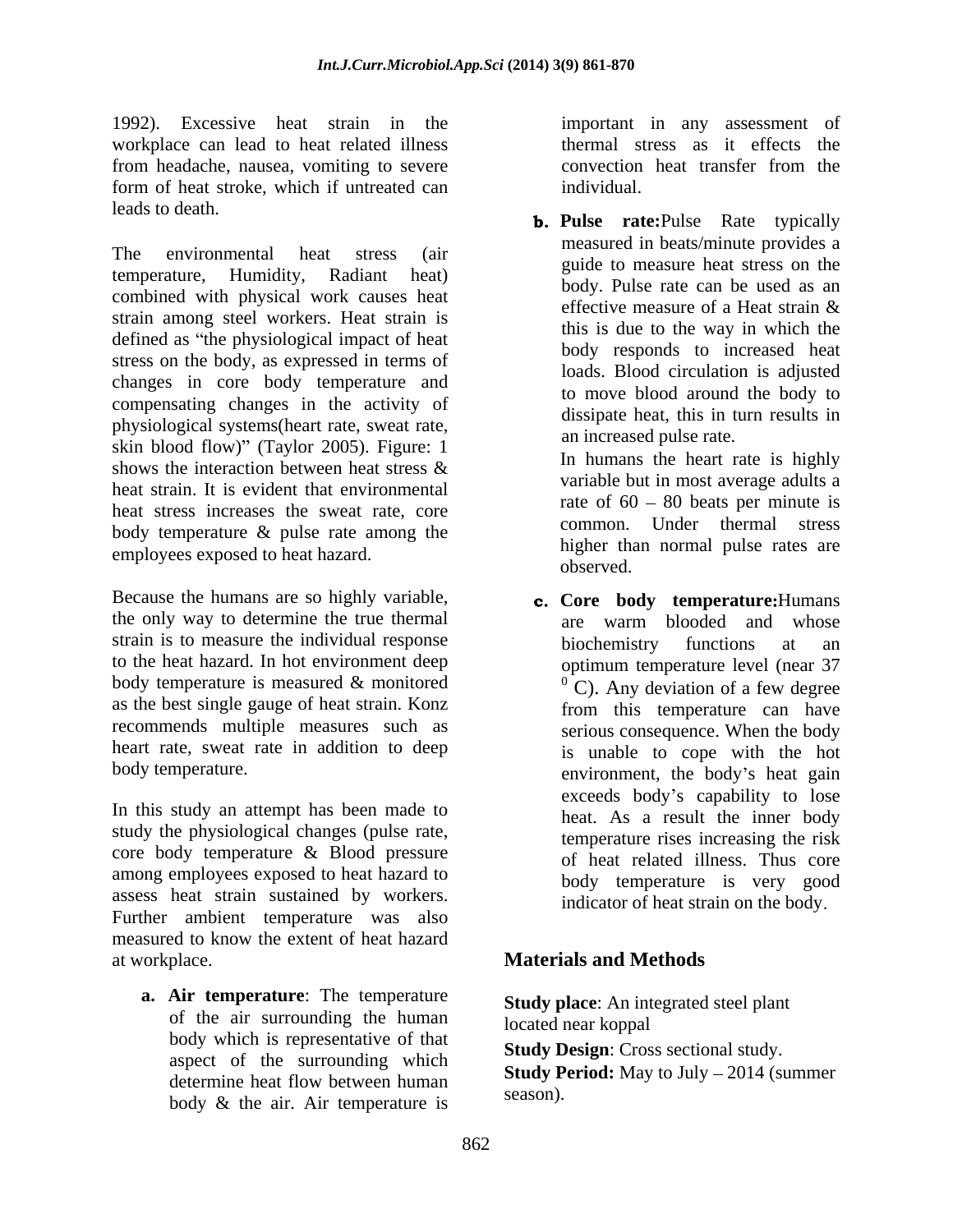| Workers          | 101                                                                                                                                                                         | boots, salety hennets and eye protection.                                                                                                                                                                                                                                                                                                                    |
|------------------|-----------------------------------------------------------------------------------------------------------------------------------------------------------------------------|--------------------------------------------------------------------------------------------------------------------------------------------------------------------------------------------------------------------------------------------------------------------------------------------------------------------------------------------------------------|
| <b>Sex</b>       | 100% men                                                                                                                                                                    | Workforce were mobile. The workers                                                                                                                                                                                                                                                                                                                           |
| <b>Positions</b> | Technicians, Gas cutters,                                                                                                                                                   | worked intermittently for one to two hours<br>three times with lunch break & rest. The                                                                                                                                                                                                                                                                       |
|                  | Helpers                                                                                                                                                                     |                                                                                                                                                                                                                                                                                                                                                              |
| <b>Status</b>    | Initially healthy                                                                                                                                                           | workers were relatively well informed about<br>the safety issues related to working in hot                                                                                                                                                                                                                                                                   |
| Employment       | Full-time employees                                                                                                                                                         | environment.                                                                                                                                                                                                                                                                                                                                                 |
| Age              | $25-55$ years                                                                                                                                                               |                                                                                                                                                                                                                                                                                                                                                              |
| Work             | More than 5 years                                                                                                                                                           |                                                                                                                                                                                                                                                                                                                                                              |
| experience       |                                                                                                                                                                             | <b>Work load</b>                                                                                                                                                                                                                                                                                                                                             |
| Work place       | Blast furnace cast                                                                                                                                                          |                                                                                                                                                                                                                                                                                                                                                              |
|                  | house,<br>Steel making shop;<br>Energy optimizing<br>furnace,<br>Ladle refining<br>furnace,<br>Continuous casting<br>machine.<br>Rolling mill section<br>Reheating furnaces | Work consist of<br>launder<br>tap hole<br>preparation, lancing of oxygen at energy<br>optimizing furnace & Blast furnace, mould<br>level monitoring in casting platform of<br>continuous casting machine, Gas cutting of<br>hot blooms, Hot punching etc. These jobs<br>are fall under category of light to moderate<br>physical work (around 240 kcal/hour) |
|                  |                                                                                                                                                                             | Questionnaire                                                                                                                                                                                                                                                                                                                                                |

### **Profile of target group workers**

Out of 140 workers exposed to heat hazard,<br>101 workers perticipated in this study. Thus exposure period, task carried out, 101 workers participated in this study. Thus the response rate was 72.14 %. Written permission was obtained from thecompetent authority of the factory and cleared the study

All subjects were industrial workers occupational health centre periodically. habitually exposed to heat stress in a hot Each worker was interviewed and examined. environment in production unit such as Blast furnace cast house, Energy optimizing furnace, Rolling Mill area and continuous

The factory works continuously round the clock in three shifts of eight hours each.

**Profile of workers, work load & work** Posting of worker in particular section was **profile.** of permanent nature. The shifts of workers Workers 101 and the same of the same workers and the protection.  $Sex$  100% men  $\begin{bmatrix} 100\% & m\end{bmatrix}$  working were mount. The workers three times with lunch break & rest. The Helpers and the times with function break  $\alpha$  rest. The workers were relatively well informed about Status Initially healthy **I** workers were relatively well informed about **Employment** Full-time employees and the safety issues related to working in not were changed on rotation every week. The clothing ensemble consisted of long thick cotton trousers & long sleeved shirts, safety boots, safety helmets and eye protection. Workforce were mobile. The workers worked intermittently for one to two hours three times with lunch break & rest. The the safety issues related to working in hot environment.

### **Work load**

Work consist of tap hole launder • Steel making shop; preparation, lancing of oxygen at energy Energy optimizing preparation, lancing of oxygen at energy furnace, level monitoring in casting platform of - Ladle refining continuous casting machine, Gas cutting of furnace,<br>
hot blooms, Hot punching etc. These jobs - Continuous casting are fall under category of light to moderate machine.<br>
physical work (around 240 kcal/hour) Rolling mill section Thuy buy sical work (around 240 KCannour) Work consist of tap hole launder optimizing furnace & Blast furnace, mould

### **Questionnaire**

protocol. collected in a Performa designed for this The information such as age, height, weight, exposure period, task carried out, availability of cool rest room, drinking water, type of clothing etc.from employees with respect to Heat hazard problems was purpose.

**Work profile** All the workers who participated in this study were examined in the factory occupational health centre periodically. Each worker was interviewed and examined.

### **Measurement of core body temperature**

casting machines. It is the temperature of body s internal organs. A clinical thermometer was used by placing it below tongue to measure the pyrogenic changes in body's temperature.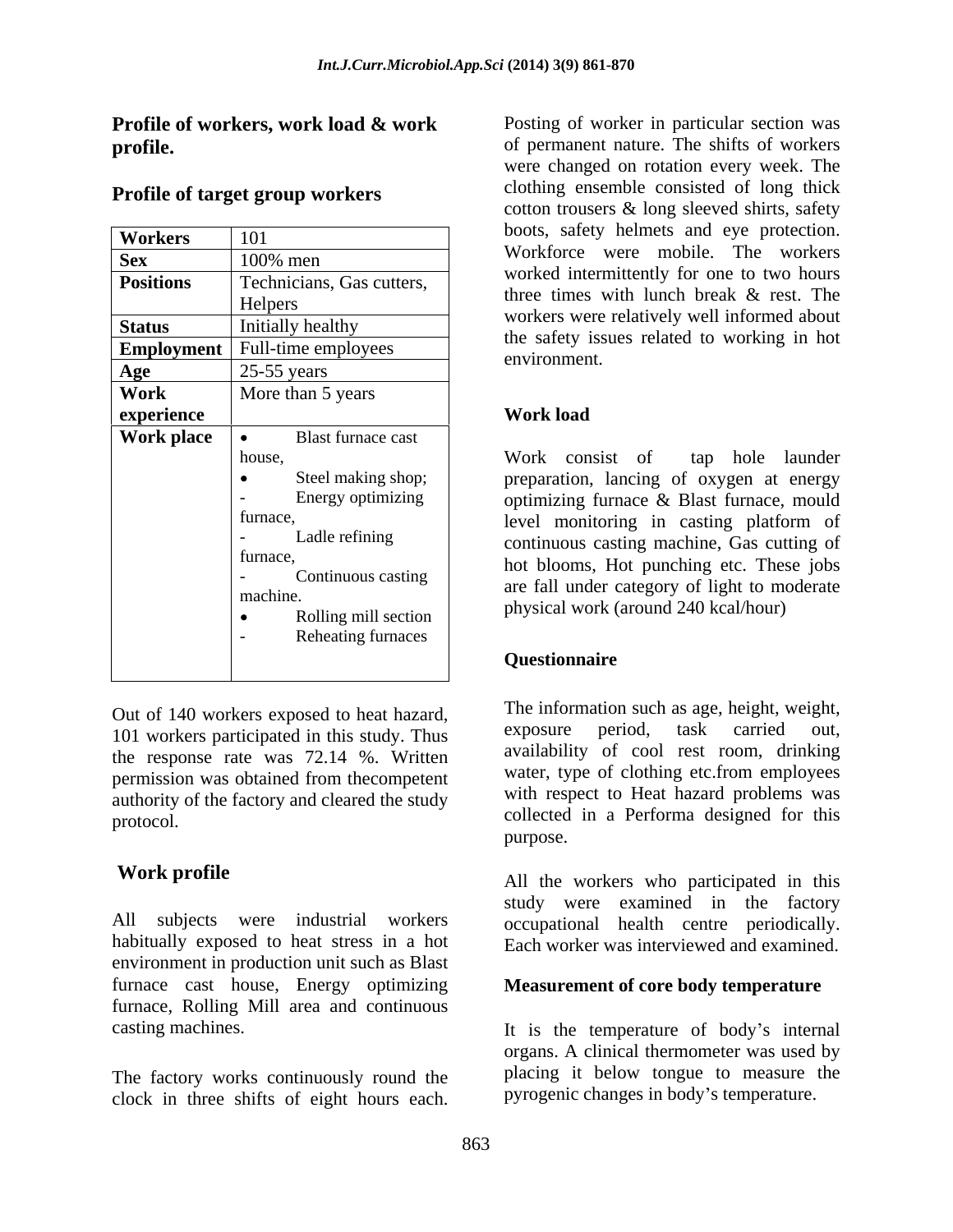- 
- Type : Digital Thermometer
- Measurement accuracy:  $+$  0.1<sup>0</sup> C.
- Measurement Range : 32 to 42  $^{\circ}$  C C<sub>c</sub> contract to the contract of the contract of the contract of the contract of the contract of the contract of the contract of the contract of the contract of the contract of the contract of the contract of the contract

**Procedure:** The thermometerwas placed in the mouth under the tongue so that it rests to the root of the tongue and the minimum time two minutes time was waited before taking

### **Measurements of Air temperature**

# **Measurement of Pulse rate (heart rate)**

Pulse rate of employee exposed to heat tabular formats. hazard was measured before start of work<br>and soon after work. The instrument used **Heat Strain Limits** and soon after work. The instrument used was AutomaticBlood pressure monitor OMRON HEM-7113 of OMRON make. This instrument measures Blood core temperature & pulse rate were pressure(Systolic & diastolic) and pulse rate simultaneously & shows the result digitally.

- Measurement Range : Pressure: 0 to As per ACGIH exposure limits, one or more
- 
- 
- Measurement method: Oscillometric <sup>occur:</sup>
- 

The workers were considered for high blood

**Clinical thermometer details:**  pressure when there is persistence elevation Make : OMRON MC-246 140mm/Hg are higher & diastolic pressure C. and Lattrey 2000). of systolic blood pressure to level of at a level of 90 mm/Hg are higher. (Young and Laffrey 2006).

> **Body Mass index** : Information regarding weight & height of workers exposed to hot environment were collected & body mass index calculated.

temperature measurement. Temperature was exposed to heat and control group measured before starting work & soon after employees was studied in advance for work. analysis. Medical examination files of workers analysis.

## **Statistical analysis**

At work place was measured using OMRON Data from completed questionnaire and field MC-246 thermometer. Three measurements results were entered in Microsoft excel were taken at each workplace and average spread sheets & analyzed with the help of temperature was recorded. MINITAB statistical software package. **and Blood pressure** Frequency distribution tables & percentage Mean & standard deviation,& coefficient of co-relation were used for statistical analysis. were used to summarize study data in tabular formats.

### **Heat Strain Limits**

The results obtained with respect to body compared with permissible exposure limits recommended by ACGIH.

299 mm/Hg of the following measures may mark Pulse: 40 to 180 beats/min. excessive heat strain and an individual's • Accuracy: Pressure:  $\pm 3$ mm Hg. exposure to heat stress should be Pulse:  $\pm 5\%$  of reading. exposure to heat stress should occur:

method. Sustained (several minutes) pulse rate is • Features: Simultaneous display of in excess of 180 bpm (beats/minute) Systolic, Diastolic & pulse rate. The minus the individual's age in years (e.g. in excess of 180 bpm (beats/minute)  $180 - age$ ).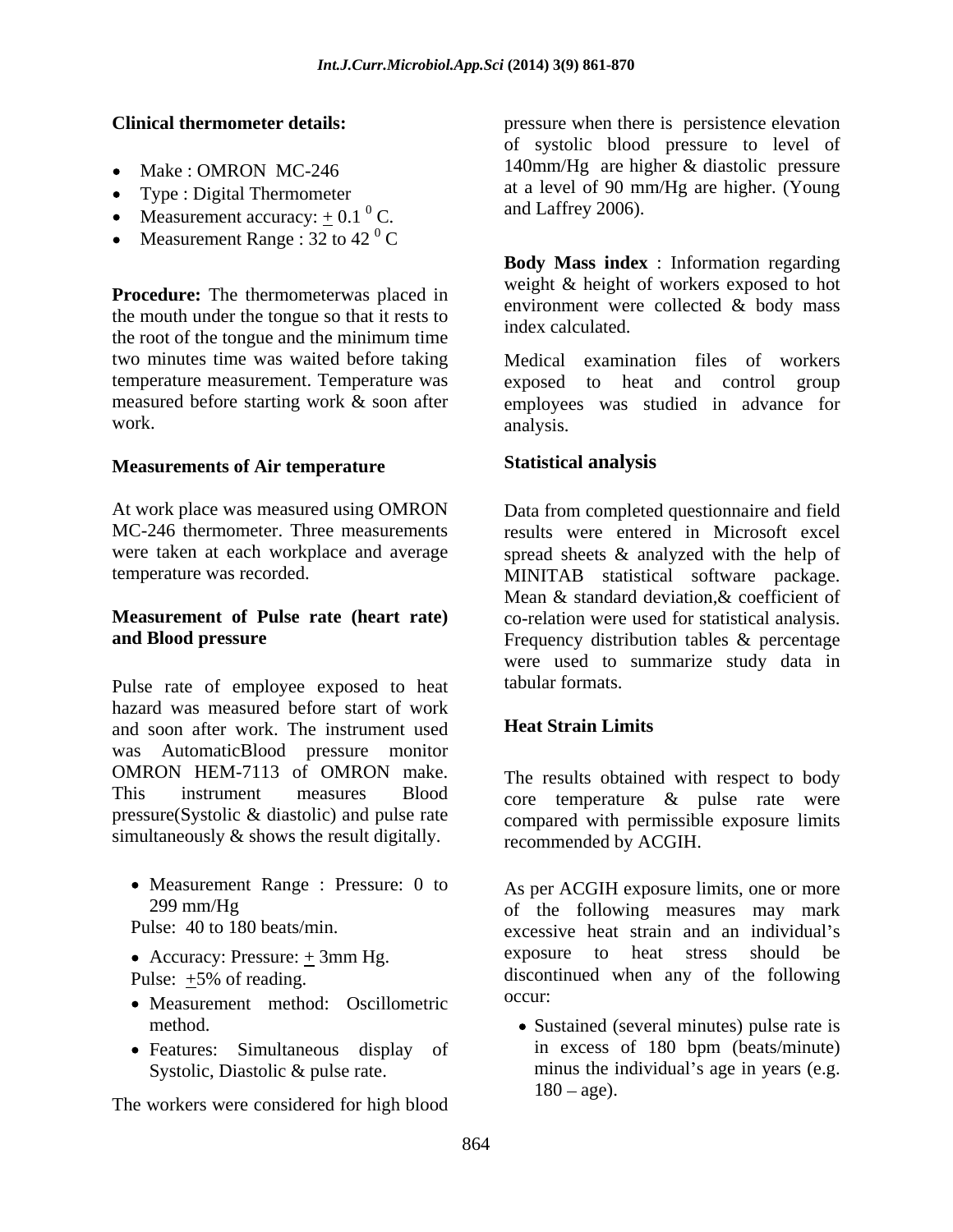- Body core temperature is greater than acclimatized personnel or not greater
- 

The limits of heat strain are to be followed to monitor exposure to heat stress on an individual basis.The limits represent time to cease an exposure & allow for recovery.

### **Ag**e **group of Target group employees**

Table 1 shows that the participants are from hazard exist. all age group. But the maximum number of workers are in the age group of 20-29 & 30- 39 (total 76.23 %.). Age is one of the important factor while determining heat strain. The older a person is the more likely they are to suffer from the effect of heat; Particular consideration should be given to measured incorrect incidents over 45 years of age. It is not environment. individuals over 45 years of age. It is not advisable to post persons over 50 years of age for strenuous jobs in hot environment. (BOHS). But 8% of workers were in the age group of 50 -60 years working in hot environment. For these employees there is a need to monitor the body core temperature, heart rate, rest pause etc. at workplace.

Susceptibility to heat varies from person to<br>temperature:  $36.53 \times 6.53 \times 6.53$ person. Body weight and physical fitness are important factors for assessing heat strain. Those who are overweight & physically weak are more likely to experience ill effects of heat. Table.2 shows the details of Height, weight & Body mass index of target group employees.

38.5  $\degree$  C for medically selected & classified as overweight and obese. These than  $38^{\circ}$ C for non-acclimatized workers. task. Hence higher metabolic heat is When there is symptom of sudden  $\&$  produced in the body. Bigger the persons severe fatigue, nausea, dizziness or light lower the surface area  $-$  to  $-$  mass ratio, so headedness. Ref:TLV BEI Book, the person's ability to dissipate heat is ACGIH-2007. reduced. Fat is good insulator, which means **Results and Discussion**<br>Dr. A. L. Koil block). Persons with obesity Nearly 48.5 % of target group employees are classified as overweight and obese. These people require greater energy to perform a produced in the body. Bigger the persons the person's ability to dissipate heat is that the fatter the person is, the less heat tolerant. It is established that persons with Body mass index 30 or more have less heat intolerance and there is a risk of heat stroke for these workers when they work in hot environment. (SIMRAC- Hand book of Occupational health practice -2001, Editor Dr. A.J. Keil block). Persons with obesity having more than 30 BMI needs to be closely monitored at workplace where heat hazard exist.

### **Core Body Temperature & Pulse rate**

**Table 3** shows the air temperature at workplace & details of body temperature, pulse rate & Blood pressure of workers measured individually during work in hot environment.

### a. **Air temperature**:

**Weight & physical fitness.** individual. Minimum air temperature The air temperature was measured at all workplaces having heat hazard. Air temperature is important in assessment of thermal stress as it affects the convection heat transfer from an recorded at workplace was  $34^{\circ}$  C &  $\rm ^{0}$  C & maximum  $39.4$  <sup>0</sup> C (**Mean air** maximum 39.4 <sup>0</sup> C (**Mean air**<br>temperature: 36.53 <sup>0</sup> C & standard **<sup>0</sup> C & standard deviation: 1.54**). Air temperature exceeding  $35\text{ °C}$  can increase the heat  ${}^{0}C$  can increase the heat load on the body.Air temperature indicates that there is a significant heat stress for employees working in hot environment.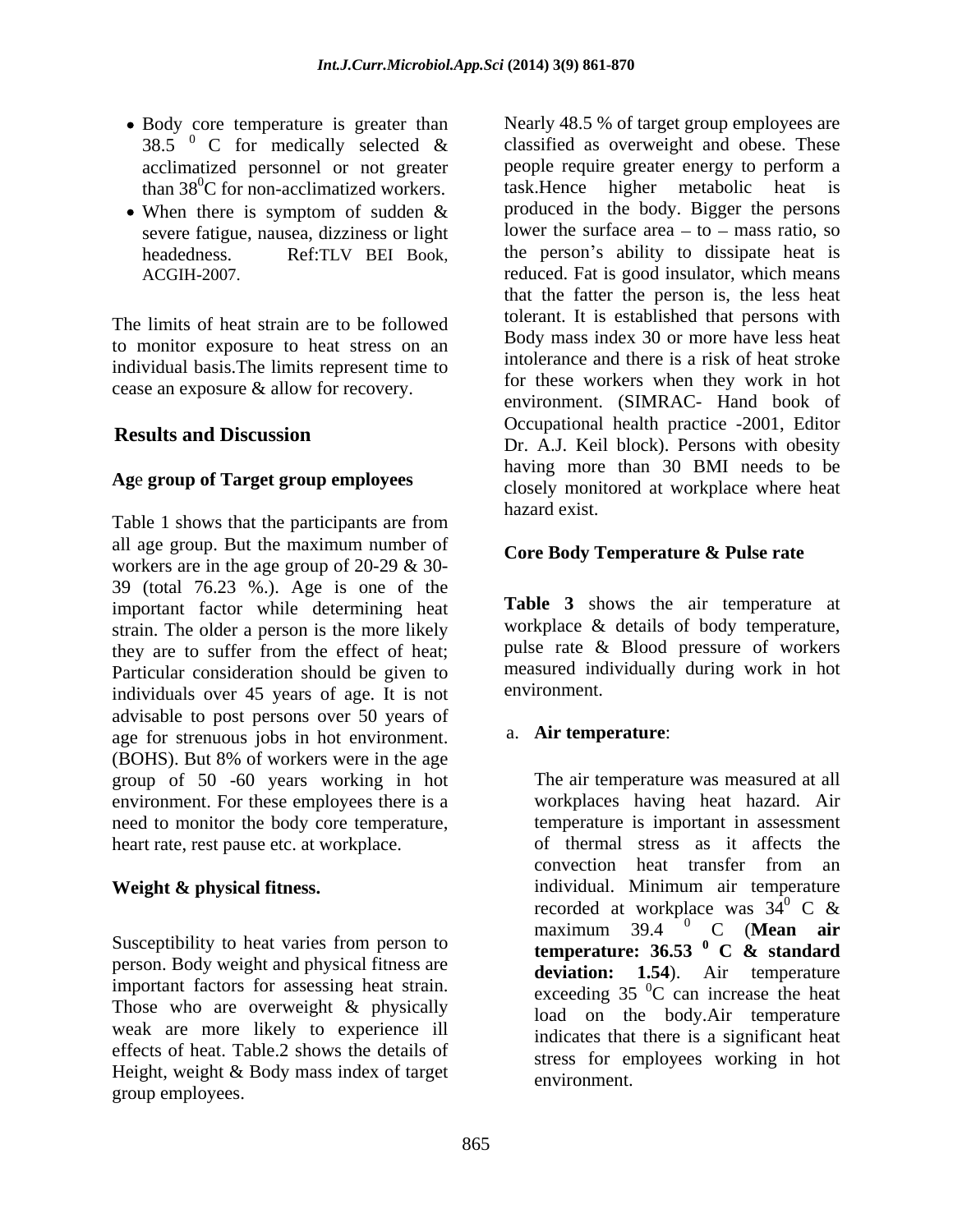Core body temperature was measured before & soon after work. Table 3 shows core body temperature of workers before start of work which was in the range of 35.7<sup>0</sup> C to 37.9<sup>0</sup> C (Mean 37.0<sup>0</sup> C & standard deviation: 0.535). The Core body temperature measured soon after work was in the range of  $37.3^{\circ}$  C to body temperature rise was  $2.4^{\circ}$ C. The rate of increase in core body temperature is a potential factor in the development of heat illness. (Hales JRS, Richard recommended limits for industrial hyperthermia are  $38^{\circ}$ C or an increase of  $+ 1<sup>0</sup>C$ . The Maximum core temperature  ${}^{0}C$ . The Maximum core temperature sweat loss etc. to be monitored. of body suggested by ACGIH is  $38.5^{\circ}$ C<br>for medically selected & acclimatized  $\rm ^{0}C$ personnel; or not greater than  $38^{\circ}$ C for non-acclimatized workers. It is found during study 53 workers out of 101(52.47 %) reached core body temperature more than  $38.5^{\circ}$ C. This working in hot environment are workplace. The core body temperature rise up to 2.4  $\mathrm{^{0}}$  C indicate the heat loss

British occupational hygiene society required. (BOHS) recommends stoppage of work<br> **c.** Pulse Rate when the core body temperature increase is  $1<sup>0</sup>$  C in less than one hour.<br>The limits prescribed by BOHS is core  $0 \text{ C}$  in less than one hour. body temperature rise of 1.4  $\mathrm{^{0}}$  C or core<br>body temperature 38.5  $\mathrm{^{0}}$  C whichever

- Subjects are medically screened.
- They are acclimatized to heat.
- **b.** Core body temperature:  $\bullet$  Continuing medical surveillance.
	- Heart rate is monitored.
	- The worker can be allowed to leave the work as he pleases.

 $^{0}$  C (Mean 37.0  $^{0}$  C & stopped immediately.  $\sigma^0$  C & stopped immediately. Any increase of temperature of core body temperature above  $39\text{ °C}$  work should be  ${}^{0}C$  work should be stopped immediately.

 $^{0}$  C to temperature to an extent of 2.4  $^{0}$  C and core 39.3<sup>0</sup> C (Mean 38.5 $\frac{5}{2}$ <sup>0</sup> C & standard body temperature exceeded 39 <sup>o</sup> C for 23 deviation: 0.704). The maximum core employees (23.07%). This calls for  $^{0}$  C & standard body temperature exceeded 39  $^{0}$  C for 23 deviation: 0.704). The maximum core employees (23.07%). This calls for  ${}^{0}C$ . The engineering measures such as thermal DAB- 1988) The commonly engaged to increase evaporation of sweat.  ${}^{0}C$  or an increase of monitoring of parameters such as pulse rate, In this study there is rise of core body  $^{0}$  C and core body temperature exceeded 39 $^{0}$  C for 23  $0$  C for 23 employees (23.07%).This calls for barriers, better ventilation to control heat hazard. Intermittent rest in cool room is required. More man coolers should be Fluid intake should be encouraged & close sweat loss etc. to be monitored.

#### Association between air temperature  $\&$  ${}^{0}C$  for core body temperature rise: **Association between air temperature & core body temperature rise:**

 ${}^{0}C$ . This determine the co-relation between an indicates more than 50% of employees<br>temperature rise. The co-relation was found suffering from significant heat strain at be noted that apart from air temperature  $^{0}$  C indicate the heat loss workload sweat rate  $\&$  type of clothing used from the body was not adequate.<br>also influence the rise in core body An attempt was made in this study to determine the co-relation between air temperature rise. The co-relation was found significant with r=0.55 & P = < 0.01. It is to be noted that apart from air temperature other factors such as humidity, physical workload, sweat rate & type of clothing used temperature. Further study in this regard is required.

### **c. Pulse Rate**

The limits prescribed by BOHS is core Pulse rate is being considered as an effective  $\sigma$ <sup>0</sup> C or core measure of heat strain. Pulse rate indicated body temperature 38.5  $\degree$  C whichever reaction to heat much sooner than body comes first .The work can be permitted temperature response. Table 3 shows pulse when:  $\theta$  are of workers before start of work & soon rate of workers before start of work & soon after work. Pulse rate before start of work was found in the range of 67 to 99 beats/minute **(**Mean 82.24 &S.D: 8.23) and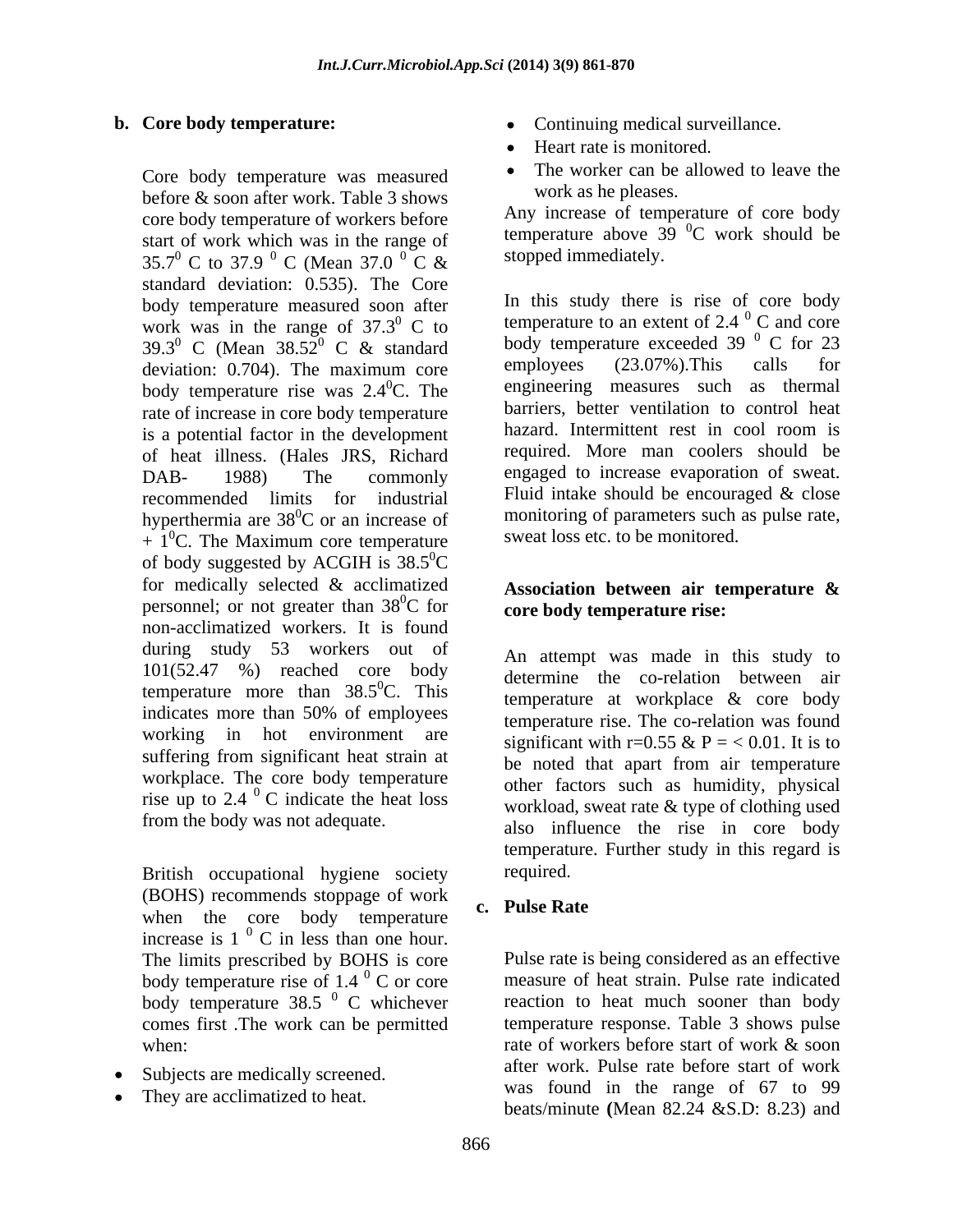pulse rate soon after work was found in the range of 78 to 120 beats/minute (Mean increase in pulse rate was found more than strain due to exposure to intense, yellow 30 beats/minute.  $\blacksquare$   $\blacksquare$   $\blacksquare$   $\blacksquare$   $\blacksquare$   $\blacksquare$   $\blacksquare$   $\blacksquare$   $\blacksquare$   $\blacksquare$   $\blacksquare$   $\blacksquare$   $\blacksquare$   $\blacksquare$   $\blacksquare$   $\blacksquare$   $\blacksquare$   $\blacksquare$   $\blacksquare$   $\blacksquare$   $\blacksquare$   $\blacksquare$   $\blacksquare$   $\blacksquare$   $\blacksquare$   $\blacksquare$   $\blacksquare$   $\blacksquare$   $\blacksquare$ 

The limit with respect to pulse rate (sustained for several minutes) during work age in years. (ACGIH: 2007 TLV BEI headache v<br>hook) The pulse rates shown in the table 3 environment. book) The pulse rates shown in the table 3 indicate no employee has crossed the exposure limits recommended by ACGIH.

Out of 101 target group workers, 8 were 140/90 to 161/89. The remaining were without hypertension problem. Rise in blood pressure during moderate to heavy work at any workplace is a<br>
Limitations common phenomenon. Similar rise in Blood pressure was also found among<br>workers working in hot environment **a. Measurement** of No association between hypertension  $\&$  temperature: study. body temperature, a clinical

No cases of heat stroke had been reported to the 24 hour on-site medical **Containers** to rectum. centre for past 10 years. Only skin when workers were in contact with hot surface. esophagus approximately at heart level.

Feedback of employees with respect to heat related illness was obtained. According to feedback obtained from resistance from workers and their cothe workers through questionnaire, the following are the heat related problems faced by employees:

- 94.96 & S.D; 13.11). For 3 employees casting sections have complained of eye Workers in Energy optimizing furnace, Blast furnace cast house & Continuous strain due to exposure to intense, yellow infrared radiations from the furnace & molten metal. Usage of goggles to protect eyes against radiant heat, was found around 40%.
- is 180 beats /minute minus the individual's  $\bullet$  10% of workers complained of mild<br>age in years (ACGIH: 2007 TLV BEI beadache while working in hot 10% of workers complained of mild headache while working in hot environment.
	- 5 out of 101 target group workers felt vomiting symptoms during attending hot work jobs.
- **d. Blood pressure.** <br> **a Nearly** 50% of employees complained found with hypertension in the range of Nearly 50% of employees complained of discomfort with respect to usage of helmet, face shield, shoes & thick cotton uniform while working in hot environment. They have suggested to provide cool coats for thermal comforts.

# **Limitations**

#### workers working in hot environment. **a. Measurement of core body a. Measurement of core body temperature:**

hot environment was found in this In this study for measurement of core **e. Medical reports of target group** below tongue or in arm pit. For accurate body temperature, a clinical thermometer was used by placing it below tongue or in arm pit. For accurate measurement any one of the following methods are suggested.

- Inserting a thermometer 8 to 12 cms in to rectum.
- rashes and superficial burns reported <br>when we have burns in contact with her the nose or mouth & down to Inserting a wire thermometer through the nose or mouth & down to
- **f. Workers Feed back** tele thermometer that can transmit Having the subject swallow a radio – temperature data to the outside.

The above methods generally meets with resistance from workers and their co operation is difficult to get.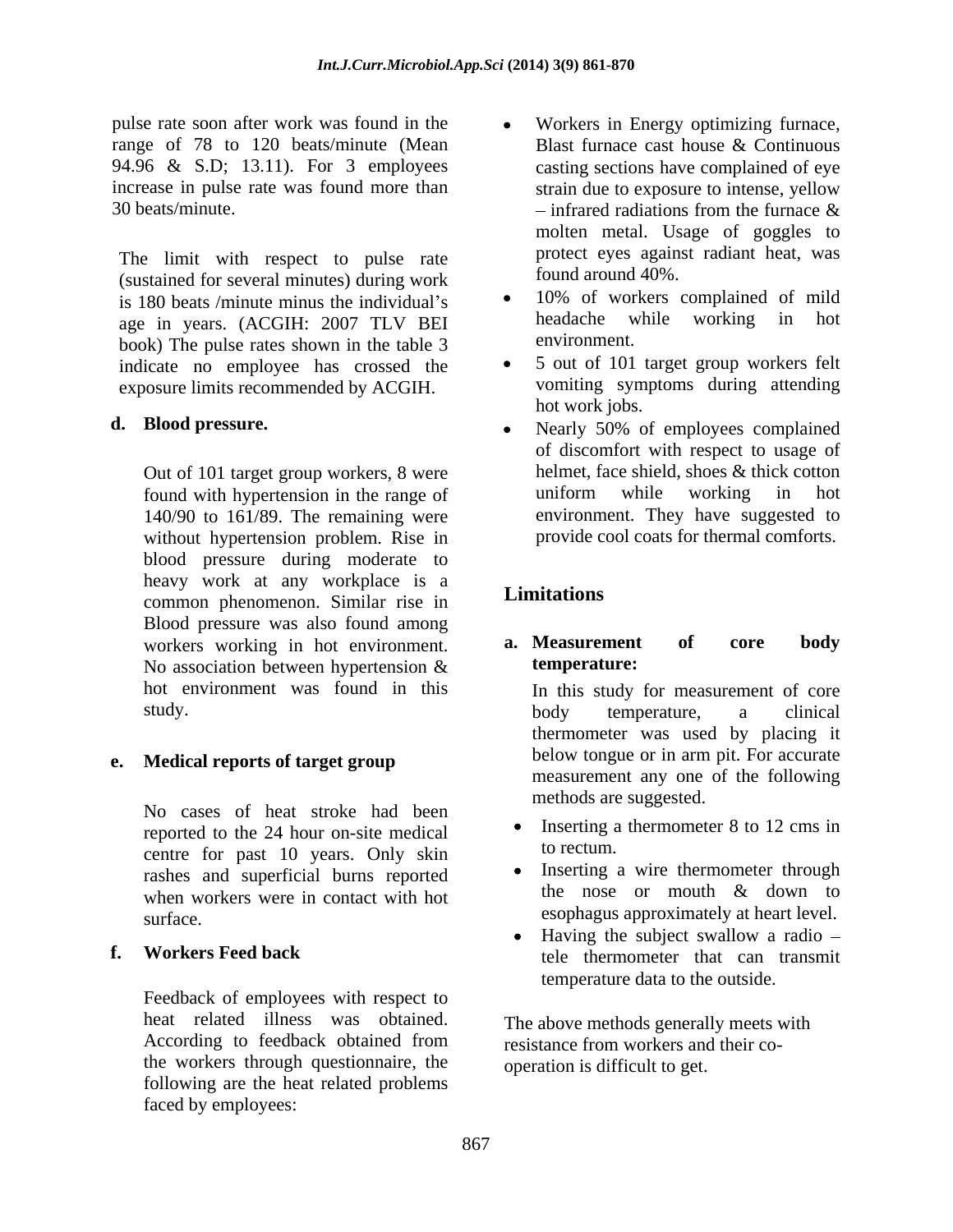In this two important indicators core body temperature rise was found temperature & pulse rate are measured & considered for assessment of heat strain. Other parameters such as sweat rate, by physical work load & type of dehydration & heart rate recovery etc. should also be considered for accurate assessment.

**b. Assessment of Heat strain: c.** Association between air temperature at workplace & core body temperature rise was found significant. But the influence of other factors such as humidity, sweat rate, physical work load & type of clothing on core body temperature rise are not considered in this study.

| Sl.                                                                      | Age grour            | No. of workers | Percentage <sup>o</sup> |
|--------------------------------------------------------------------------|----------------------|----------------|-------------------------|
| No.                                                                      |                      |                |                         |
| $\bigcap$ 1<br><u>vi</u><br>the control of the control of the control of | 20.20<br>ムパンプ        |                |                         |
| $\Omega$<br>the control of the control of the control of                 |                      |                | $27\epsilon$            |
| 03                                                                       |                      |                |                         |
| 04                                                                       | 50-60.               |                |                         |
|                                                                          | Total<br>$- - - - -$ | 101            |                         |

#### **Table.1** Age group of Target group employees

**Table.2** Classification of Body mass index of workers exposed to hot work.

| Sl.No. | <b>Example 18 Body mass index number</b> | No. of       | <b>Percentage</b> $\%$ |
|--------|------------------------------------------|--------------|------------------------|
|        |                                          | workers      |                        |
|        | < 18.5                                   |              |                        |
|        | - Norm <sup>2</sup>                      |              | 48.51                  |
|        | $25 - 29.5$                              |              | 40.59                  |
|        |                                          | 710          |                        |
|        |                                          | 101<br>Total |                        |

**Table.3** Details of Body temperature, Pulse Rate of workers exposed to Heat hazard & air temperature

|              | Air           | <b>Body</b> | Body  | Rise in               | <b>Blood</b> | <b>Blood</b>                           | Rise in                             | Pulse |              | Pule Rise in |
|--------------|---------------|-------------|-------|-----------------------|--------------|----------------------------------------|-------------------------------------|-------|--------------|--------------|
|              | Temperature   | Temp.       | Temp. | Core body             |              | $\gamma$   pressure   pressure   Blood |                                     | rate  | rate         | Pulse rate   |
|              | In ${}^{0}$ C | Before      | After | temp.                 | before       | after                                  | pressure                            |       | Before after |              |
|              |               | $\ln^{0}C$  |       | $\ln^{0}C$ $\ln^{0}C$ |              |                                        | the contract of the contract of the |       |              |              |
| $\mathbf{H}$ |               | 101         | 101   | 101                   | 101          | 101                                    | 101                                 | 101   | 101          | 101          |
| Min          | 34            | 35.7        | 37.3  |                       | <b>110</b>   | <b>108</b>                             | - 01                                | 67    |              |              |
| <b>Max</b>   | 39.4          | 37.9        | 39.3  | 2.4                   | <b>160</b>   | 161                                    | -30                                 | 99    | 120          |              |
|              | Mean 36.53    | 37.0        | 38.52 | 1.54                  | 129.64       | 136.64                                 | 7.36                                | 82.24 |              | 94.96 12.72  |
|              |               |             |       |                       |              |                                        |                                     |       |              |              |
| S.D          | 1.54          | 0.535       | 0.704 | 0.624                 | 11.95        | 11.950                                 | 6.68                                | 8.23  | 13.11        | 11.545       |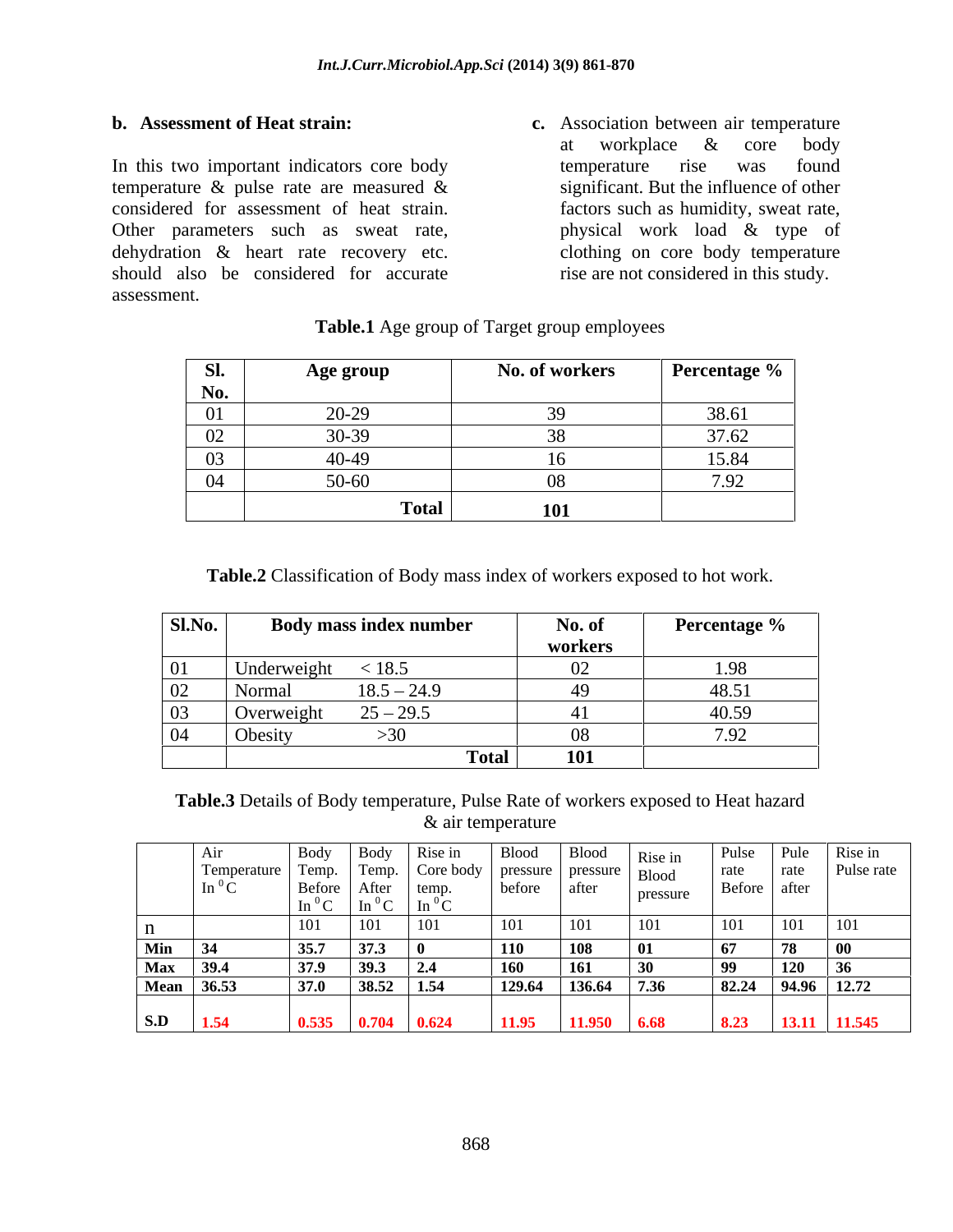

Fig.1Relationship between Heat stress & Heat strain-Source: WHO

The conclusion in this study it was management of steel plant at Koppal found that air temperature in many for giving permission & extending co areas exceeds 35 0 C indicating heat stress in working environment. Heat stress is a potential health problem in **References** steel plant. Study indicates rise in core body temperature of workers (up to 2.4 Derrick John Brake, BE (Hons), MBA, 0 C) in hot environment which is Graham peter bates, MB, ChB, 0 C) in hot environment which is potential risk factor in causing heat illness. Close monitoring of core body temperature and pulse rate is essential. Shortening the work period in shifts to avoid hyperthermia & intermittent rest in A/C room is suggested.<br>
The metabolism In: Lau WM, ed

As workers suggested cool coats needs conference on physiological & to be supplied to workers for thermal comfort. Engineering control measures such as installation of thermal barriers, Canberra: Defence scientific & improving ventilation, provision of A/C rooms are suggested for protection of employees from heat stress.

Authors are thankful to the the set of the set of the set of the set of the set of the set of the set of the set of the set of the set of the set of the set of the set of the set of the set of the set of the set of the set

operation for conducting this study.

### **References**

- Derrick John Brake, BE (Hons), MBA, Graham peter bates, MB, ChB, MPH, PhD. Deep body temperatures in industrial workers under thermal stress. Indian journal of Environment medicine, Volume 44, Number 2, February 2002.
- Febbraio MA. Heat stress & exercise metabolism In: Lau WM, ed proceedings of the international conference on physiological & cognitive performance in extreme environments, Canberra, Australia, Canberra: Defence scientific & technology organization, Australian department of Defence: 2000:12-16.
- **Acknowledgement** environment in an integrated iron & B. Ravichandran, V. Krishnamurthy, S. Raghavan, B.K.Rajan and H.R. Rajmohan. Assessment of Thermal environment in an integrated iron & steel plant of south india. Thermal